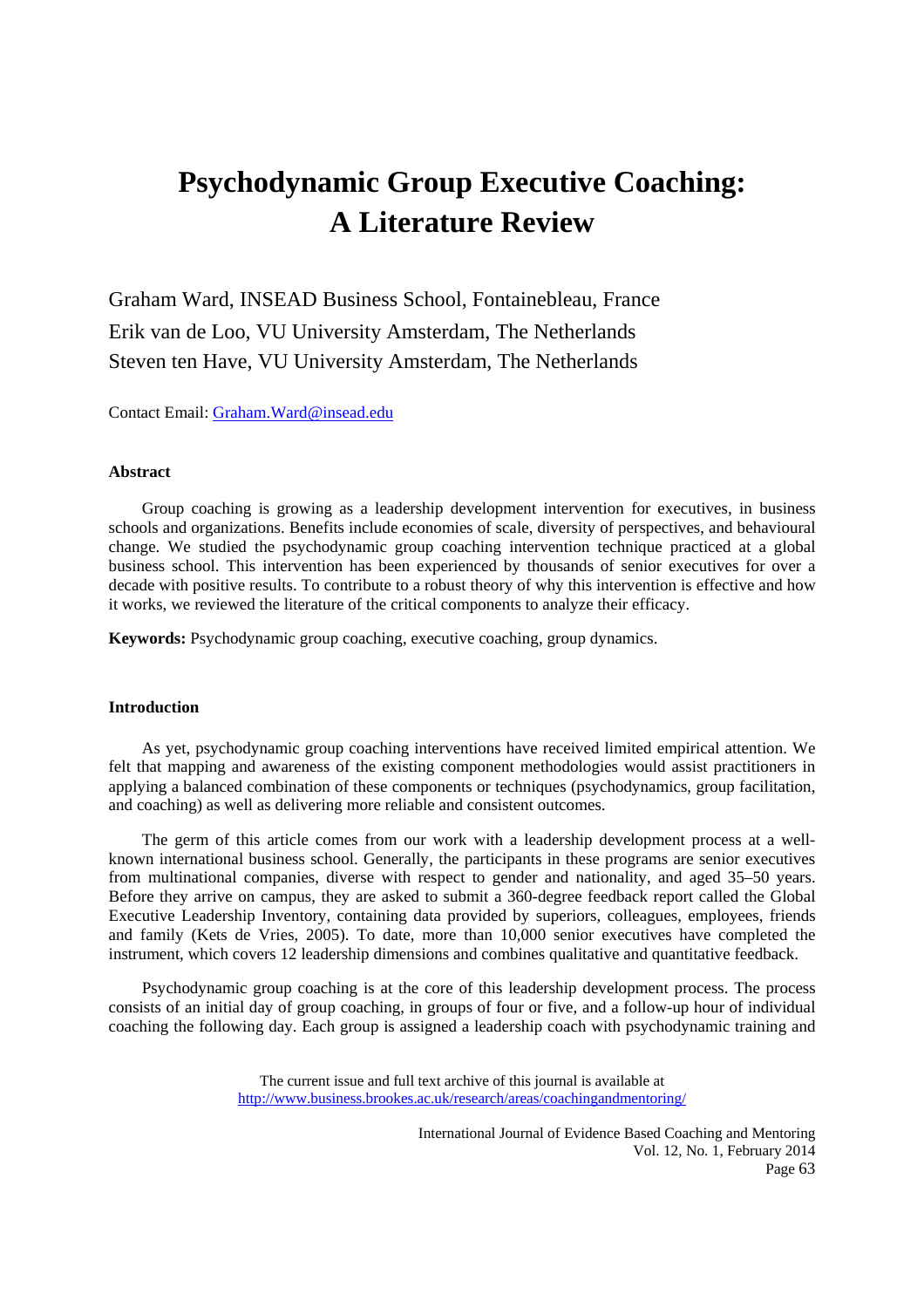experience in facilitating groups. The groups are composed to represent diverse industries, geographies, and gender, and demonstrate a mix of perspectives. To start the process, participants are asked to draw a multi-dimensional self-portrait that references different aspects of their lives. This creative "ice-breaker" is a way of encouraging the participants to present themselves in a way that they would not normally choose, and creates a setting that helps them to speak more freely. The day is then spent in the group discussing each participant (everyone gets 60–90 minutes in sharp focus)—a process facilitated by the coach. During these sessions, different aspects of the participants' professional and personal lives come to the fore. The feedback instrument is explored and debriefed by the coach, and the whole group is brought into the process to reflect on their own experiences, provide their own perspectives, and to offer suggestions for the future. At the end of the day, each participant presents a draft action plan. This draft is finalized the following day, in a one-to-one session with the coach. The participant makes a commitment to implement this action plan over the two months following the program, after which time a group conference call takes place to re-engage, check progress, and provide more perspective, support, and coaching. (Ward, 2009)

 We have studied the feedback data from these brief psychodynamic coaching interventions. What is evident is that the participants declare themselves to be very satisfied with this intervention. We examined the data from 14 cohorts of one specific program over a four-year period  $(n= 414)$  between 2006 and 2010, we found that, when asked if the "intervention was effective as a way toward better self-assessment and work on one's leadership development," participants rated the intervention on average 4.253 (on a 5 point scale, with 5 being the highest). Furthermore, the participants rated on average 4.434 the "effectiveness of coaching in a group setting."1 Detailed results are tabulated in the appendix.

 To better understand what makes these kinds of interventions so successful, this paper presents the key components of the interventions and a comprehensive literature review. This should facilitate a better understanding of psychodynamic-oriented interventions, group psychotherapeutic interventions, and executive coaching interventions. It is hypothesized that reviewing the literature in each of these domains will help us to develop a theory of psychodynamic group coaching with executives.

## *Psychodynamic group coaching - Critical components*

 In this kind of intervention the coaches use a *psychodynamic* approach, which generally implies highlighting some of the unconscious behaviour and patterns that may play out in organizational life. When appropriate, coaches may also explore if certain patterns have their origin in behaviour established in early life.

 An explicit psychodynamic approach plays a major role in psychotherapeutic treatment, but is not commonplace in executive coaching. There is growing agreement, however, that psychodynamics and the role of the unconscious in coaching conversations is not only pervasive, but relevant (Turner, 2010). A significant body of research emphasizes the importance of unconscious processes at work, (Levinson, 1982; Zaleznik, 2009), and many contributors to the coaching field have indicated its value in the coaching domain. For example, Kilburg (2000) argues that psychodynamic theory is a flexible and useful

<sup>&</sup>lt;sup>1</sup> Often the efficacy of coaching is tested as a response from coachees only. We recognize the need to understand both the coachee's and coach's perspective. More details of this research and the qualitative data will be presented in a future paper.

The current issue and full text archive of this journal is available at http://www.business.brookes.ac.uk/research/areas/coachingandmentoring/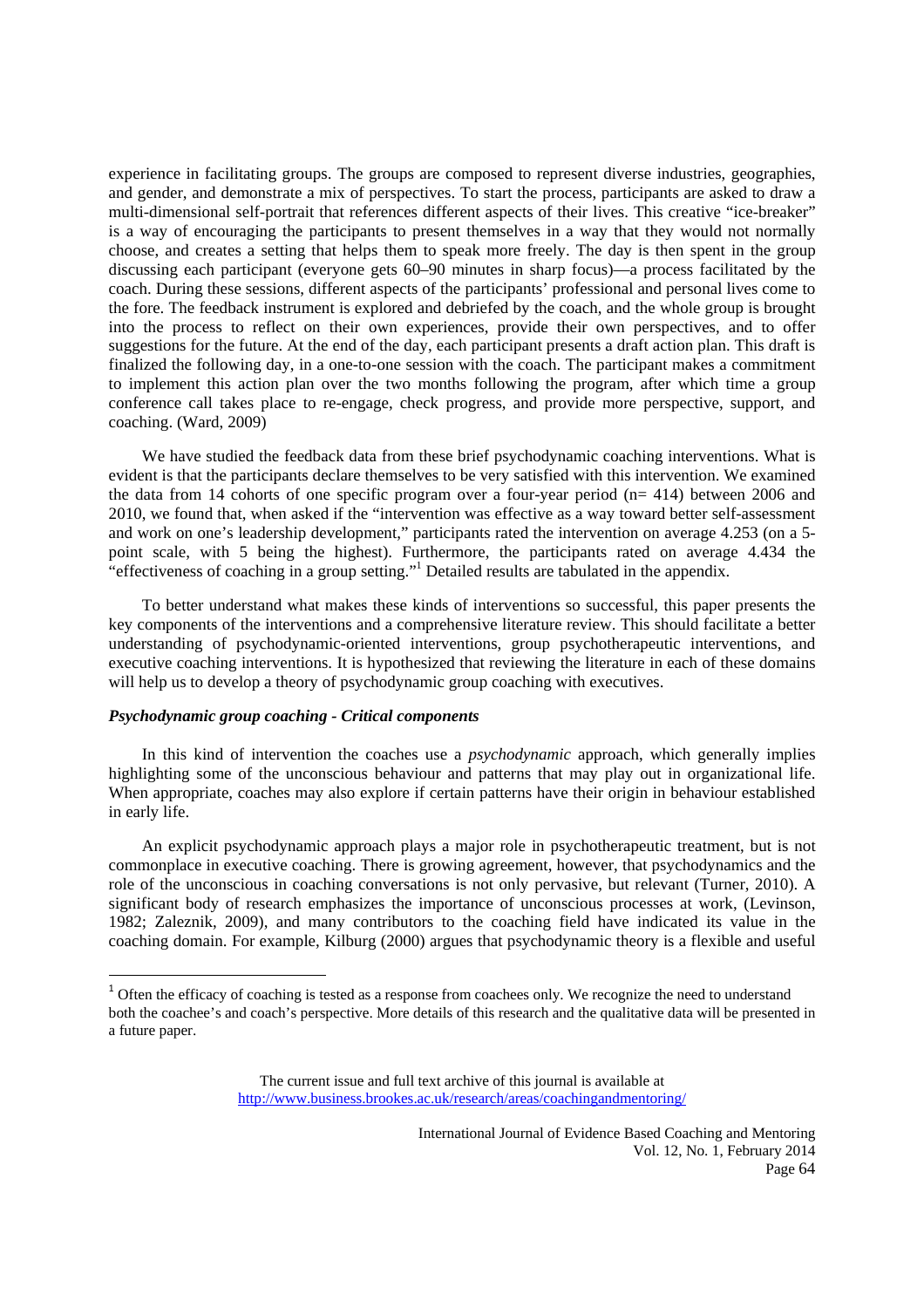tool not only for psychologists but also for consultants and coaches. Allcorn (2006) states that in the dyadic coaching relationship it is the subjective, out-of-awareness, unconscious, and hard to discuss elements of the relationship that count. Laske (2007) points to forms of development in coaching that surpass and supersede the purely behavioural. Kets de Vries has underlined the paramount importance of psychoanalytic conceptualizations in executive groups (Kets de Vries, 2005, 2011). Florent-Treacy has examined executives in what is described as "an identity laboratory", a process that is presented through narratives from the program participants. The study concludes that group psychotherapy can be adapted to create an identity laboratory experience for executives (Florent-Treacy, 2009).

 In studying group coaching interventions, we note that various techniques deployed in longer-term psychotherapy come into play. Examples are: exploration of defences, reflection on early and parental influences, and the linkages between these and irrational behaviour. Group coaching facilitates the elicitation of other dynamics including multiple perspectives, group pressure, and group support.

 While psychodynamic group therapy has been widely studied, the same cannot be said about group coaching. To gain a greater insight into this intervention technique, we reviewed what has been learned taking this approach. Hence, the research became focused on psychodynamic interventions, the efficacy of different group interventions, and the efficacy of coaching itself.

## **Methodology**

 In the case of each of these different disciplines, we have taken a similar approach: a search for the relevant *empirical* literature, a conclusion derived from the literature, and a comment with regard to the intervention for which we are developing a theory. Where possible, we have based our search on metaanalysis and outcome studies, and in particular randomized control trials rather than qualitative analysis. The rationale behind this approach was to confirm the efficacy of each discipline based on quantitative analysis, in the knowledge that myriad theories lay behind each one, many of which have been hotly debated for decades. We intend to assess what worked as it relates to the intervention that we are researching.

 The advantages of meta-analytic comparison are well documented. The method applies only to empirical data, and it is a technique for encoding and analyzing statistics that summarize research findings. Moreover, the studies must be conceptually comparable and use similar research designs (Lipsey, 2001). We have undertaken to look at the three critical components of psychodynamic group coaching separately. We are unconcerned as to the extent that each discipline worked. Ultimately, we seek to understand how they interlock to create a positive outcome.

 As a starting point for this investigation we have reviewed the relevant literature on psychotherapy, considering its effectiveness both from the use of different approaches and given a variable timeframe.

#### *Psychodynamic psychotherapy and relationship with psychodynamic coaching*

 There is a vast amount of literature on psychotherapeutic effectiveness. However, we concentrate on the meta-analytic studies available (Silverman, 2005; Eysenck, 1952). Although there are large tracts of competing data, the studies tend to point consistently in a similar direction. Using the database PsychInfo, PsychArticles, and the Psychology and Behavioural Sciences Collection, the search terms "Meta-Analysis Psychotherapy" were employed in the subject terms. PubMed was used at this stage, as a more generalist and holistic approach was needed to determine an overview of the subject matter. In PubMed the search

> The current issue and full text archive of this journal is available at http://www.business.brookes.ac.uk/research/areas/coachingandmentoring/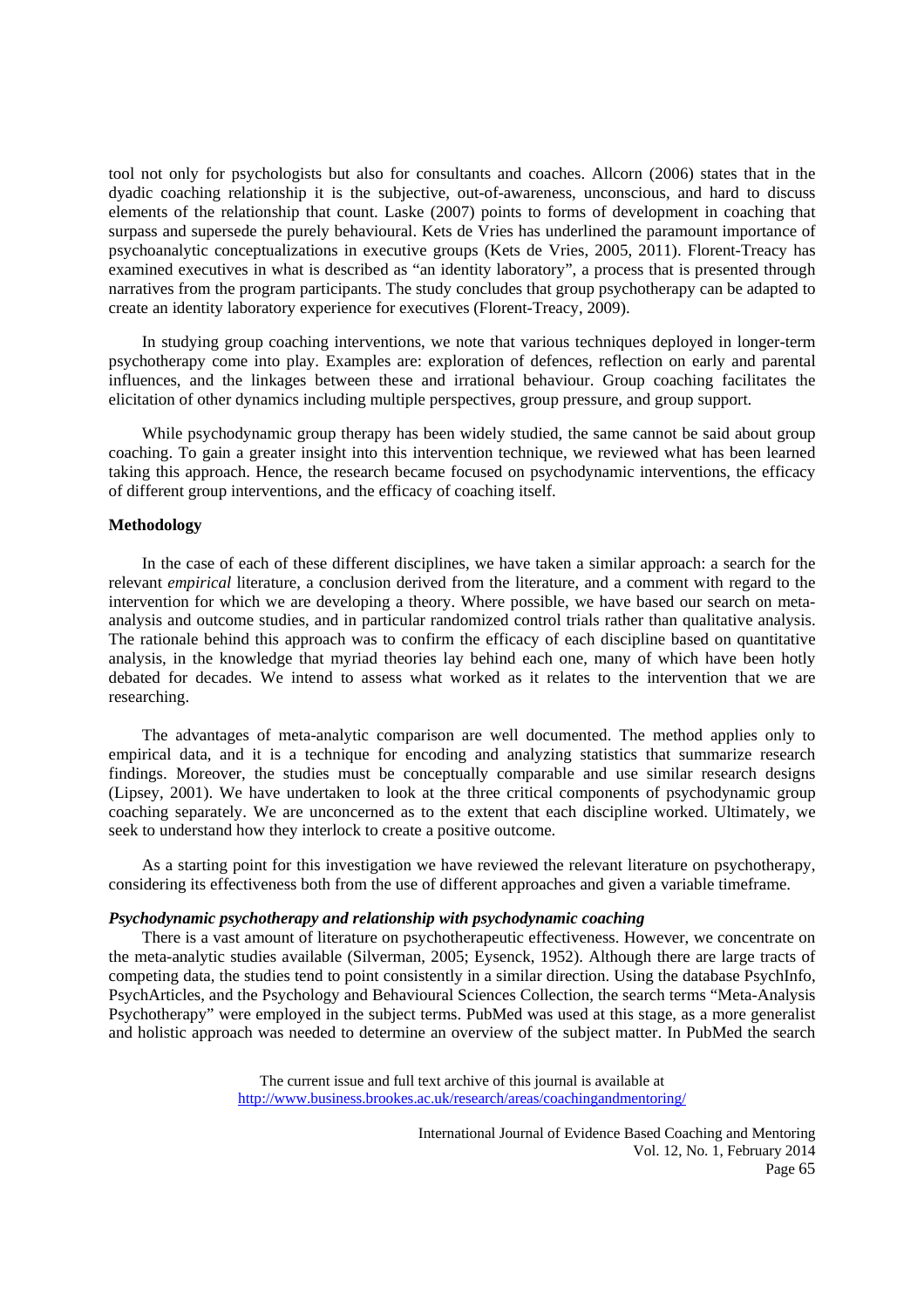term "Psychodynamic Psychotherapy" was used with the filter "clinical queries," and then the filter for "systematic reviews." The search resulted in 258 meta-analytic studies in the first three databases and 84 systematic reviews in PubMed. These were then sorted in ascending date order to assemble a history of the field and the developing theory. Given the quantity of results, it was necessary to apply subjective limitations to the studies reviewed. For example, a meta-analysis of psychotherapy outcome studies was deemed relevant since it involved a review of clinical trials, whereas the effects of drug therapy on clinical disorders was not considered useful in the narrower context of group coaching.

## *Outcome studies of talking cures*

 Broad analyses of psychotherapy show efficacy irrespective of which conceptual framework is used. In fact, the low correlation between differences confirms Rosenzweig's expectation that because of the large overlap of "ingredients" of different therapies, comparative studies will show little difference (Rosenzweig, 1936). For example, when making an analysis of the differences between long-term and short-term psychotherapy, research shows that (a) each of the different types of psychological treatments shows benefits, (b) the amount of benefits from each type of therapy shows mainly non-significant differences, (c) these non-significant differences are especially evident when the researcher's therapeutic allegiance is taken into account, (d) both short-term and long-term treatments show some positive benefits for some patients, and (e) there is a tendency for longer treatments to show more lasting benefits (Luborsky *et al.*, 2003). In short, it is clear from the literature that psychotherapeutic interventions work.

 Attempts to understand current trends in psychotherapy generate supporting data. While psychotherapy is considered effective compared to the absence of treatment, some authors struggle to find differences between different approaches. Indeed, suspicions abound that many of the studies (especially narrative studies) are criticized for being compromised by subjective bias (Joyce *et al.*, 2006).

 In 1977 a review of 375 studies compared various therapies, including the two major streams cognitive-behavioural (CBT) and psychodynamic—with control groups. The conclusion was that the average therapy patient exhibited greater symptom reduction than 75% of untreated patients (Smith, 1977). In turn, this meta-analysis itself was studied and reduced to 292 studies by removing non-clinical diagnosis. The percentage of patients exhibiting symptom reduction remained broadly similar (Smith, 1977).

 It was later hypothesized that the allegiance of the researcher to a particular type of therapy biased the results of the study (Robinson & Berman, 1990). Indeed, it was found that allegiance was highly correlated with outcome. When assessed independently, the research went on to find all treatments equivalent in outcome (Robinson & Berman, 1990), subsequently confirmed in a review by Wampold (Wampold, 1997; Joyce *et al.*, 2006). Joyce *et al.* concluded after analyzing meta-analytic literature that differences in therapies are attributable to variables such as investigator allegiance and that if one adjusts statistically the effectiveness of different therapy approaches disappears.

 Perhaps the most ambitious analysis to date is that of Staines and Cleland (2007). It produces a distillation of over 1000 individual studies into six meta-analytic studies. Averaged, these studies depict a positive effect size of +0.8 (a positive almost linear correlation), which according to Cohen is a significant positive outcome (Cohen, 1992).

> The current issue and full text archive of this journal is available at http://www.business.brookes.ac.uk/research/areas/coachingandmentoring/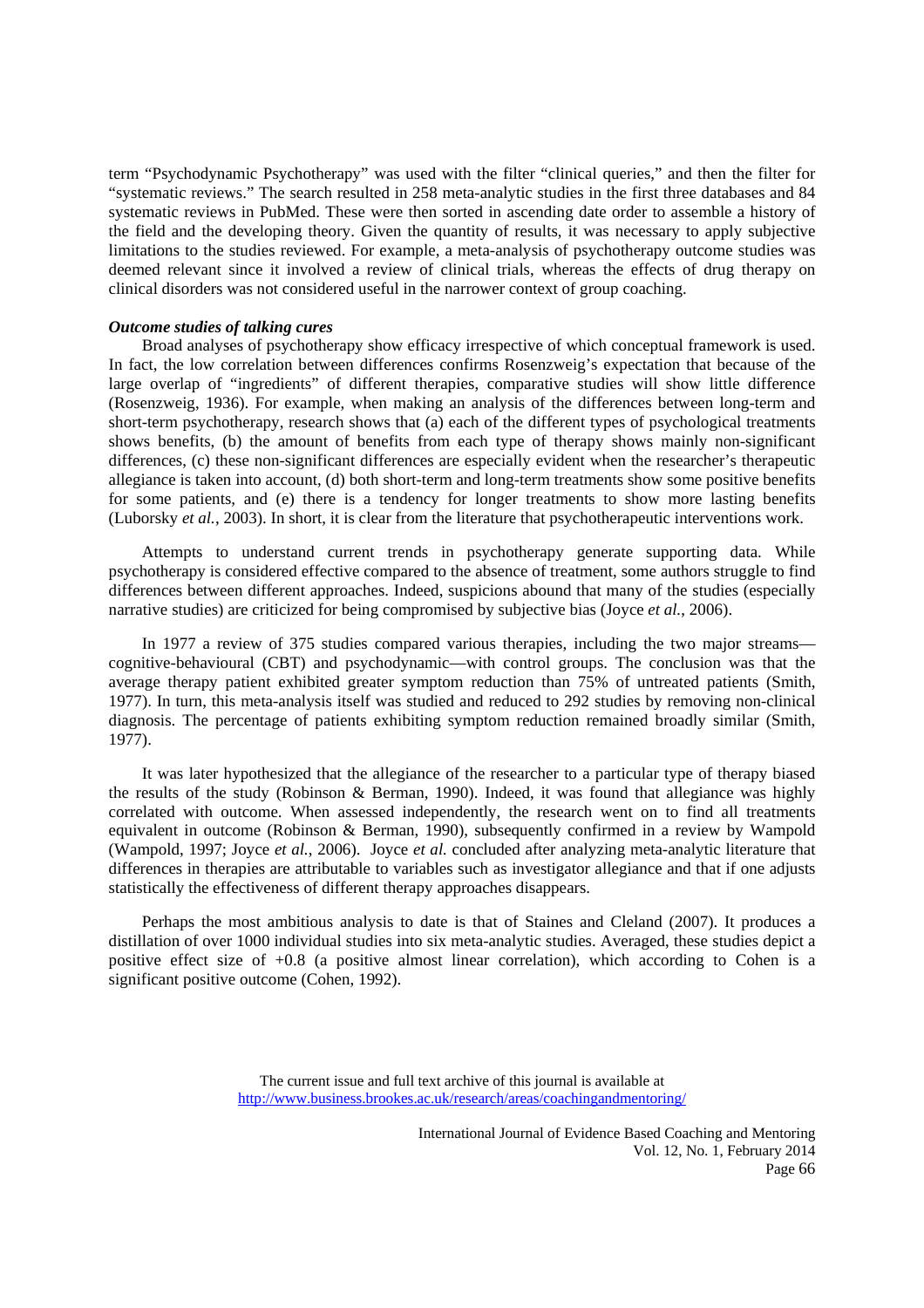More recently, Luborsky, one of the most prominent researchers evaluating therapies, concluded that only a few psychotherapeutic comparisons with each other tended to have large differences and these occasional differences are likely to be attributable to chance (Luborsky *et al.*, 2003).

# **Comment on clinical trials studies as related to psychodynamic group coaching**

 We deduce from our research that the well-known talking cures of psychodynamic psychotherapy and cognitive behavioural therapy work well with clinical populations. The intervention we are studying does not involve clinical populations however. What may be hypothesized is that engaging with others, sharing ones feelings and stories may have a cathartic effect (though not necessarily a behavioural effect in isolation). The psychodynamic approach utilized, (looking at the coachees' history, allowing them time to reflect on themselves emotionally, to be listened to in a controlled environment), may however, afford them an opportunity to gain greater self-insight and develop.

# **Intensive Short-term Dynamic Psychotherapy and the relationship to psychodynamic group coaching**

## *Definition*

 We turn to Intensive Short Term Dynamic Psychotherapy (ISTDP) since it is particularly relevant as a comparison to the form of group coaching we are studying, due to the intense and brief nature of the intervention. ISTDP is a form of short-term psychotherapy developed through empirical research by Davanloo, a Canadian psychiatrist who was frustrated with the length and limited efficacy of psychoanalysis (Davanloo, 1978). ISTDP's primary goal is to help the patient overcome internal resistance to experiencing true feelings about the present and past that they have warded off, because they are too frightening or too painful. The technique is *intensive* in that it aims to help the patient experience these warded-off feelings to the maximum degree possible; it is *short-term* in that it tries to achieve this experience as quickly as possible; it is *dynamic* because it involves working with unconscious forces and transference feelings (Davanloo, 1995).

### *Comparative reviews and meta-analysis of STDP*

 We wanted to find out how effective short-term dynamic therapy is and whether it delivered a sustainable result, since our short-term coaching intervention seemed to have good self-reported results. One major study conducted research of 19 studies covering the period 1978 to 1988 (Svartberg, 1991). It found that effectiveness at post-treatment (i.e. as soon as treatment finished) showed significant superiority to no treatment, but compared with alternative therapies showed a "large sized inferiority after a year." Moreover, it was noted that outcome effectiveness increased with treatment duration, a new finding in the light of a lack of conclusive evidence either way in previous studies. $2$ 

 Another psychiatrist, Vaillant, built on this meta-study, drawing attention to the limitations of the analysis, namely that the studies used only different short-term psychotherapy interventions, leading to poor comparisons (Vaillant, 1994). Further investigation was needed and it came from Lewis *et al.* (2008), who subsequently conducted a meta-analysis of short-term psychotherapy efficacy studies between 1996 and 2006, covering 18 studies. His conclusions were that short-term psychotherapy can be equal to other psychological treatments and has more efficacy than non-treatment, in the short-term.

 $2$  This is relevant to the coaching practitioner looking for permanent behavioural change. It raises the question as to whether coachees experience a short-term high, and then a subsequent relapse into old behaviours after a period of time. We intend to investigate this separately.

The current issue and full text archive of this journal is available at http://www.business.brookes.ac.uk/research/areas/coachingandmentoring/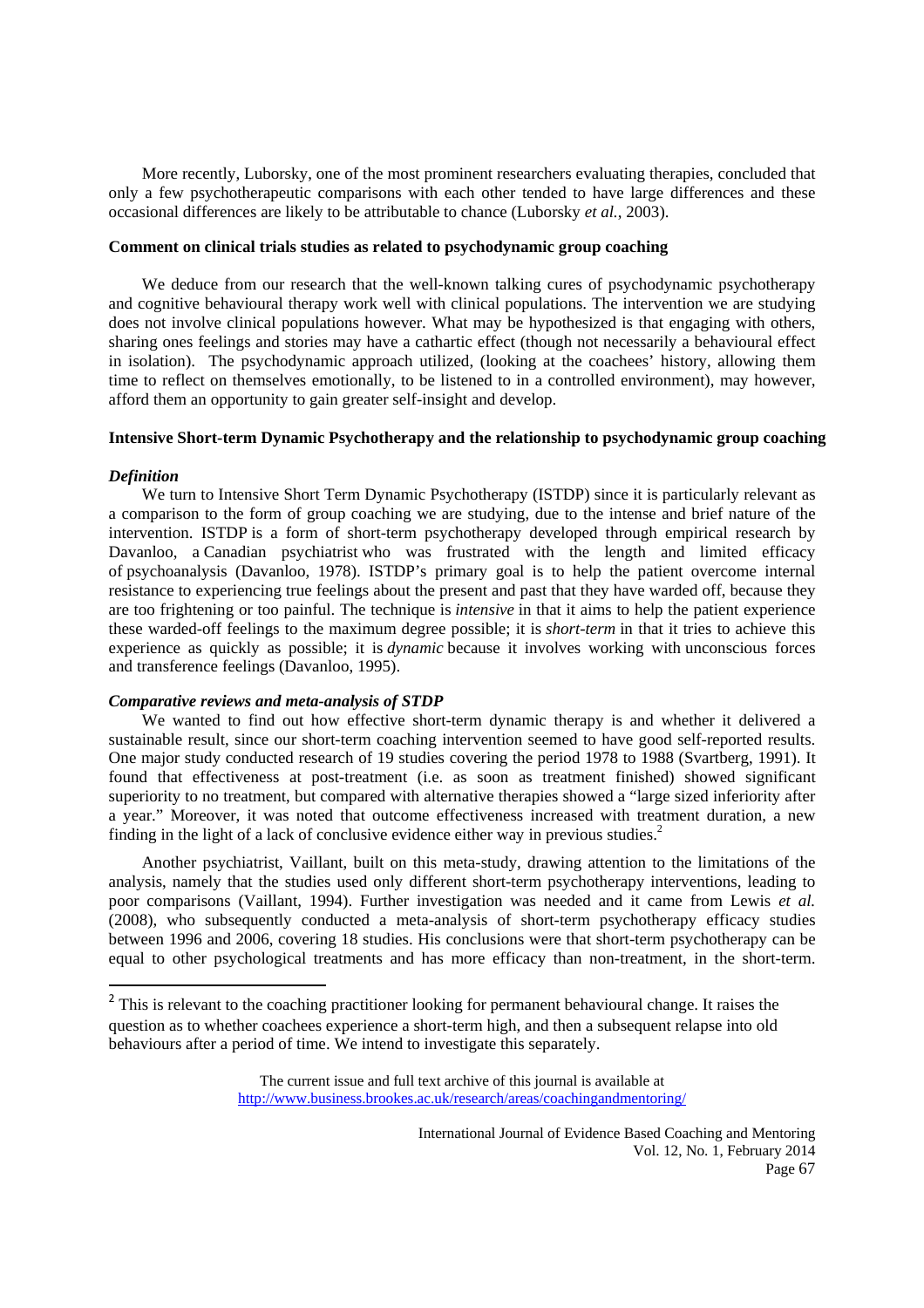Confirming these findings, Bortolotti posited from a meta-analytic study of 10 different types of psychological intervention that all are significantly linked to clinical improvement over usual GP care in depressive symptomatology (Bortolotti *et al.*, 2008).

 More specifically, a meta-analysis conducted in 2003 by Leichensenring, a comparative study of both long-term and short-term psychodynamic psychotherapy, revealed substantial positive effects for the treatment of generalized personality disorders (Leichensenring, 2003). In this study short-term psychodynamic therapy showed a higher efficacy both for self-reports and observers. In 2002, Leichensenring also conducted an inconclusive comparison between behavioural therapies and short-term dynamic psychotherapy (Leichensenring, 2002). He did conclude, however, that there was no evidence of "highly significant" superiority of behaviour therapies over short-term psychodynamic therapies, a conclusion drawn before by Christoph-Crits (Christoph-Crits, 1993).

## *Comment*

 STDP works as an intervention with some limitations. For example, it may well be that the shortterm nature of psychodynamic group coaching may not have long-lasting results. More longitudinal studies of psychodynamic group coaching will be needed to assess this. What we can conclude is that both short-term and longer-term psychotherapeutic interventions improve symptoms, irrespective of approach. An impact study is required to evaluate whether behaviour changes long-term when this psychodynamic approach is applied in the group coaching setting.

## **Group therapy and its relationship with group coaching**

# *Definition*

 Group therapy is a form of psychotherapy in which one or more therapists treat a small group of clients together. The term can refer to any form of psychotherapy when delivered in a group format, including cognitive behavioural or interpersonal therapy, but it is usually applied to psychodynamic group therapy.

#### *Group therapy reviews and meta-analysis*

 Group therapy meta-analysis investigation broadly demonstrates efficacy in the intervention and with different types of case ranging from deep psychological disorder to mild addictions like tobacco (Stead, 2005). Moreover, it seems to have efficacy across age groups and is not gender-specific. One study in this field reviewed the effects of group therapy on older (55+) adults, useful for our research as many of the senior executives we are researching are approaching that threshold (Payne, 2008).

 A number of researchers engaged in a longitudinal study of group versus individual control treatments (Tillitski, 1990). Combining nine studies with 75 outcome measures, they found that both group and individual treatments had a measurable positive effect that was consistently greater than controls. Meta-analysis of traumatized patients also showed efficacy. Some other researchers in a systematic review of women in group therapy with breast cancer showed moderately positive effects in improving quality of life, a moderate to strong effect in improving depression and a moderate effect for improving anxiety (Naaman *et al.*, 2009).

 In another offshoot, short-term group therapy was found to be more effective than long-term unless the participant had advanced disease symptoms. Furthermore, Fettes and Peters reviewed 40 outcome studies of patients with the eating disorder bulimia (Fettes & Peters, 1992). Not only was moderate

> The current issue and full text archive of this journal is available at http://www.business.brookes.ac.uk/research/areas/coachingandmentoring/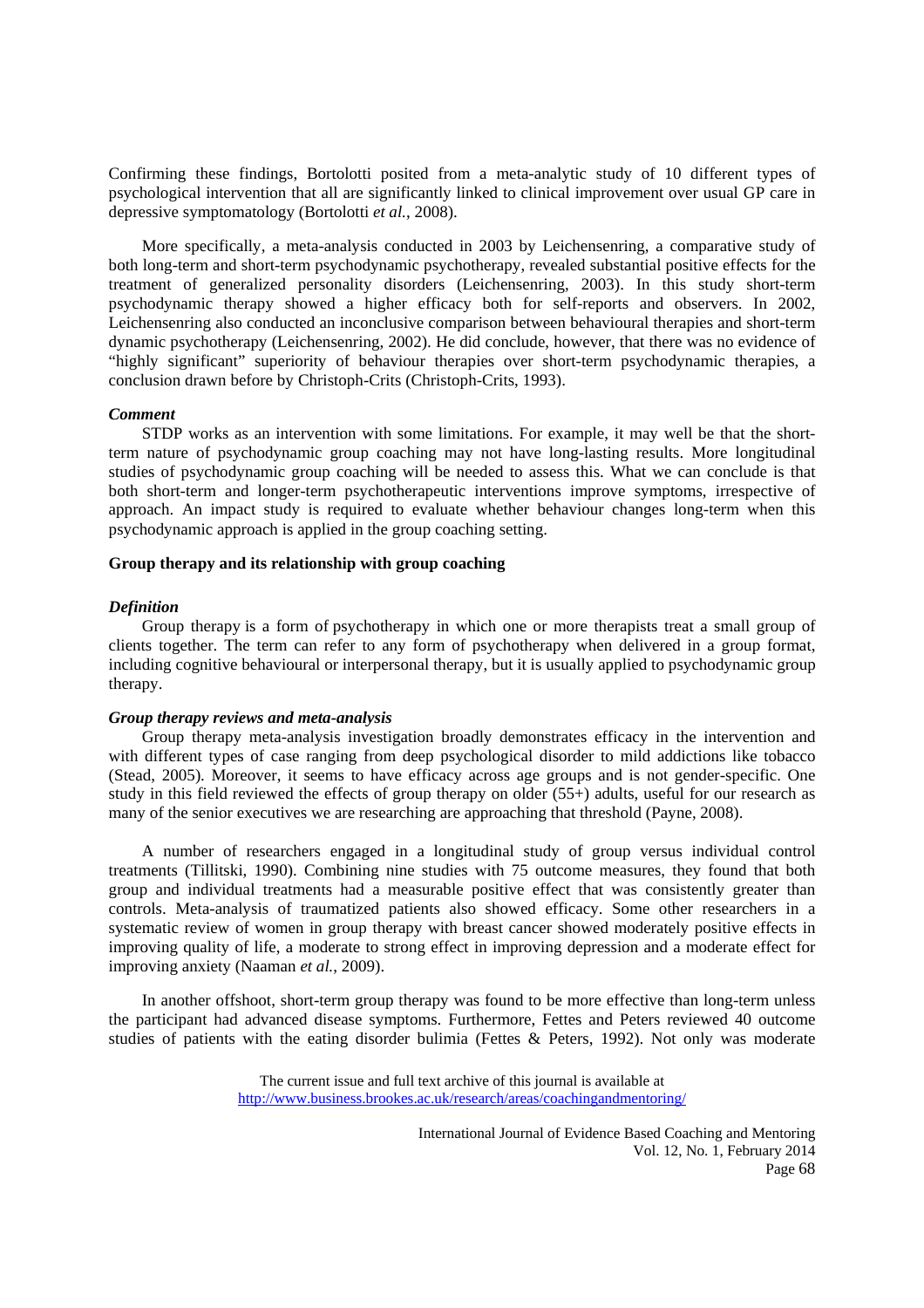efficacy noted at the end of the treatment, but it also appeared to have sustainability when revisited after a year. Moreover, positive effect size was better still when the group treatment was interspersed with oneto-one therapy and more hours per week.<sup>3</sup>

 Finally, a Cochrane review of group therapy intervention results for smoking cessation (six months being the qualifying period) demonstrated that group programs were more effective than no intervention but not dissimilar in outcome to intensive one-to-one counseling (Stead, 2005). Hence at this point we do not know whether a group context is optimal for coaching executives given that the practice is mainly done in dyads. It is for that reason that we turn our attention to T-Groups, more closely aligned to the group aspects of the coaching intervention in methodology.

#### *T-Groups*

 In the context of group interventions with measured outcomes, T-Groups are notable. Lewin's work at the 1946 Connecticut conference was the foundation for T-Groups, and developed through his work at the Research Center for Group Dynamics at MIT. Its intention was to find better methods of changing people's attitudes and provide them with greater insight into their own attitudes and values (Lewin, 1951; Highhouse, 2002). The first T-Groups were offered in 1947, the year of Lewin's death. It seems that when measured there were observable changes in behaviour after T-Group experiences. Nevertheless, the ability to observe and measure these changes was not without limitations (Campbell, 1968). Other changes that were researched and confirmed in T-Groups were personality changes. Culvert *et al.* noted increased self-awareness, and that those participants who engage in a process of mutual therapeutic engagement showed the most progress as tested by a scale on which they were deemed to have congruence, unconditional positive regard and empathy towards each other (Culbert *et al.*, 1968).

 There have been dissenting voices, however. House (1967), in a review of literature, concluded that while change generally happened following T-Groups, the change might be harmful or detrimental to the organization or individual depending on how well they can tolerate the change or anxiety it provokes. Moreover, Glueck (1968) suggested that those who attend such training should have the capacity to be open, know a little about interpersonal relations on the job, and have a job that requires those skills.

 In an effort to find out whether change really materialized, Cooper (1971) studied the results with the help of an instrument concerned with self-actualization, comprising the results of 16 senior managers after two one-week T-Group trainings. The result showed significant change in the direction of becoming more independent and self-supporting, more flexible, more sensitive to their own needs and feelings, more spontaneous, and more accepting of aggression.

 Evidence suggested that (a) personality variables do not change as a result of T-Group participation, but attitudes may change, (b) some personality traits are related to success in T-Group experiences (e.g., openness and independence), although they may not be changed by the experience (Anderson, 1973). Members of T-Groups might also be used as a network of internal change agents within organizations who were seeking a cultural or structural change (Winn, 1971).

 From a per annum high in 1971 of 25 articles, the amount of research produced on T-Groups fell quickly so that by the 1990s this had fallen to below one per year. T-Groups had been widely seen as a management fad. Yet many of the architects of T-Groups were still active and deeply associated with

<sup>&</sup>lt;sup>3</sup> This may be noteworthy for our research since it combines group and one-to-one coaching.

The current issue and full text archive of this journal is available at http://www.business.brookes.ac.uk/research/areas/coachingandmentoring/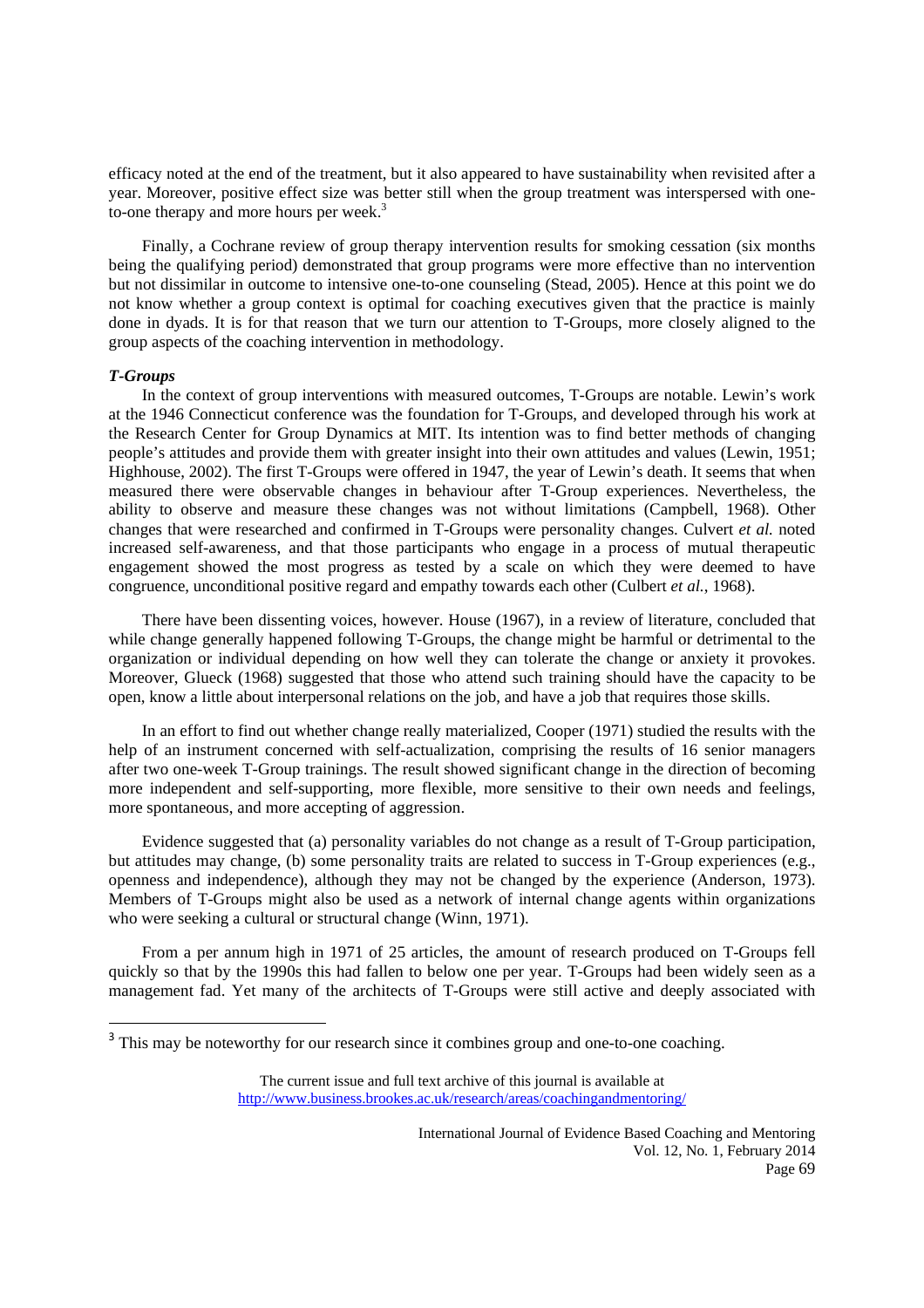organizational behaviour (Highhouse, 2002). Highhouse goes on to hypothesize that the T-Group has a "more subtle influence on modern techniques considered to be mainstream management" namely both formal and informal team building and 360-degree feedback techniques. He posits that the very notion of how 360-feedback is generally delivered, via one-to-one coaching sessions, and the gap analysis between perception and reality, is the principle that guided the T-Group at its inception: namely to gain insight into one's behaviour and how it impacts others.

#### *Comment*

 The wide range of studies on group therapeutic interventions, including T-Groups, point to positive efficacy of outcome. When applied in an executive setting, some of the disciplines of group therapy necessarily need implementation, namely that of a holding environment and dynamic administration (Ward, 2008; Thornton, 2010). In the absence of these preconditions the group coaching experience becomes more of a facilitated conversation. While group therapy usually takes place over months or even years, the group executive coaching intervention we are studying is intensive and takes place over a day and a half, with follow-up after a few months. While boundaries are quite rigid, members of the group only occasionally meet face-to-face. And while group therapy is usually conducted for groups of people with specific conditions, e.g. cancer support or addiction, the group coaching intervention is heterogeneous in approach.

 Psychodynamic group coaching borrows heavily from group theory and Lewin's development of strategies for executive groups. A different type of intervention from the usual dyadic forms of talking therapies and cures, group interventions are shown to be effective in producing change, albeit in some cases with only short-term effects. It is clear from the outcome studies on T-Groups that there were positive benefits. Moreover, the empirical data around group therapy shows positive efficacy for a range of symptoms. It may be that the security of sharing a journey where the other participants experience similar challenges leads to reassurance, openness, and support structures developing within the group. What we learn is that, broadly speaking, group interventions-whether with executives or clinical populations-seem to have broadly positive outcomes. We now turn our attention to the final component of the intervention, executive coaching.

## **Coaching studies**

## *Definition*

 Coaching as an exercise in developing people in organizations may have existed as far back as the 1930s, albeit in a different form from today (Zeus, 2002). According to Kilburg (2000), modern coaching and development practices are based on the tenets of general systems theory. Organizational development theory, however, does not often give rise to the integration of the psychodynamic perspective (Kilburg, 2000). That said, a number of scholars have contributed to the overlapping fields of psychodynamic theory and organizational practice (Levinson, 1972; Zaleznick, 1999; Kets de Vries, 1984; Baum, 1987; Czander, 1993). Relevant to this intervention in particular, Kilburg cites the Socratic model of questioning, logical inference, metaphor, and stories, which helps clients build their own models and methods with which to address the problems they face, as a useful developmental coaching approach (Kilburg, 2000). Parkin (2010) more recently discusses the unconscious effects of listening to stories in groups. Moreover, stories have recently been conceived as "transitional objects"(Ann & Carr 2011), a useful metaphor for this intervention, which has been described as taking place in "transitional space" (Ward 2009).

> The current issue and full text archive of this journal is available at http://www.business.brookes.ac.uk/research/areas/coachingandmentoring/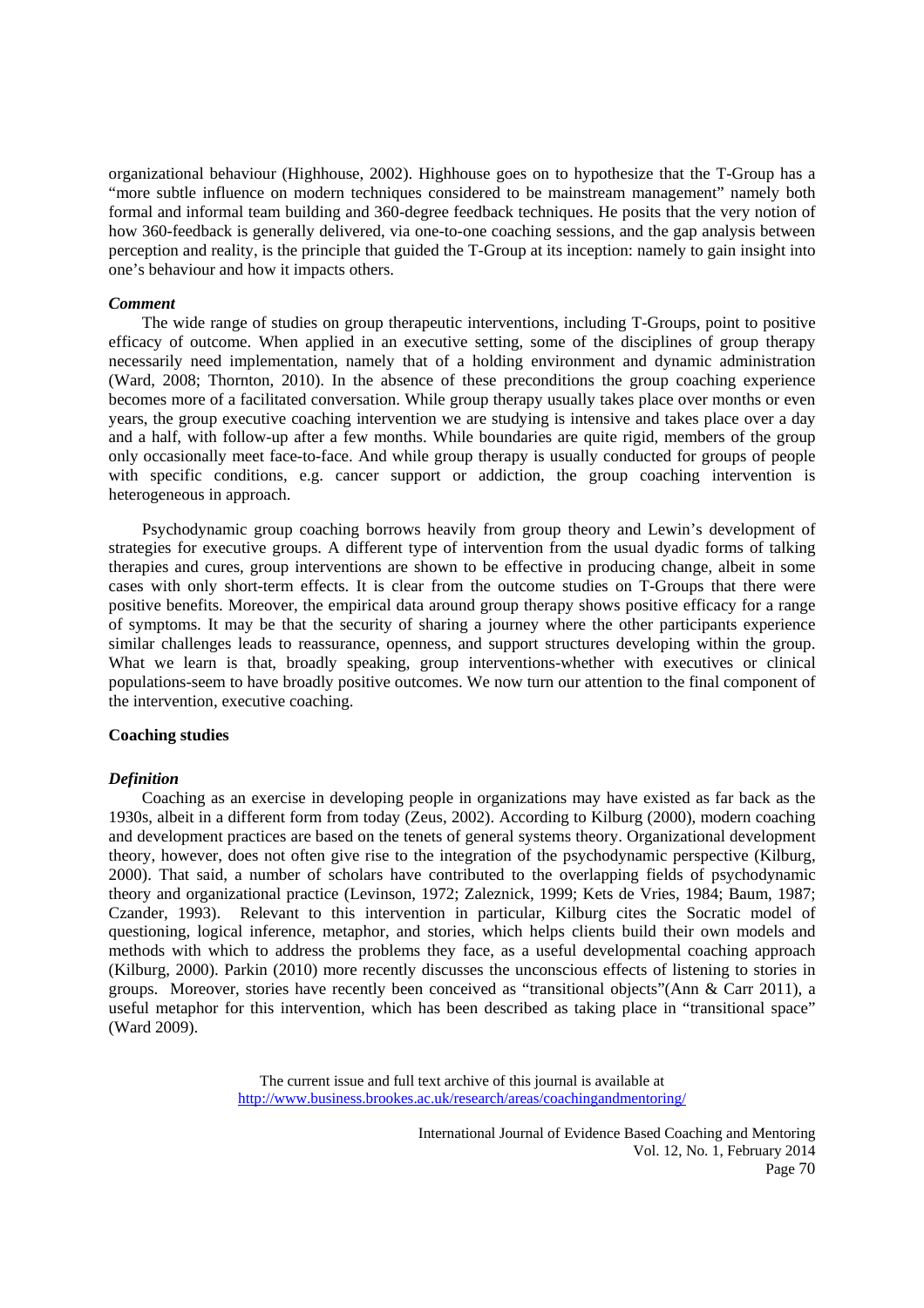#### *Comparative coaching studies*

 Before looking at studies in detail it may be helpful to properly understand the frame of reference. We are looking at a form of developmental coaching, a term now in common use and which is a broad church (Cox & Jackson, 2009). Coaching is an interdisciplinary field, populated by psychologists, business practitioners, psychotherapists, and consultants. Bachkirova identifies at least seven different theories that have a solid theoretical foundation, including the psychodynamic approach (Bachkirova, 2011). The suggestion that developmental coaching is "integrative" seems to dovetail well with what we observe in this intervention. Namely, the process deals with the person as a whole, considers long-term behaviours as well as growth opportunities beyond the professional arena, and puts the coach in the position of a "thought partner," to name but a few of the characteristics cited by Bachkirova in the literature (Bachkirova, 2011). Ives (2008) argues that goal oriented coaching has a different perspective to personal development oriented coaching, with respect to the role of the coach and the objectives. Our observation is that the psychodynamic group coaching intervention seems to combine both.

 More specifically, group coaching differs from other group interventions in many ways, including the group helping to set professional, personal and possibly even business goals for individual members. Moreover, the individual is accountable to the group as well as to him/herself and will inevitably develop an action plan (Britton, 2010). It clearly involves non-clinical populations.

 However, since executive coaching is a recent development in the social sciences, and since it takes place generally in a private organizational context, it has not been subject to the same level of scrutiny as clinical medical interventions to date. Therefore, good accurate data are harder to unearth. Nevertheless, data do exist: randomized clinical controlled trials are practically non-existent, but meta-analyses are easier to come by. By far the most accessible literature is that of evidence-based coaching. Evidencebased coaching links theories and research from the behavioural sciences with coaching best practice, and may be one wa**y** of distinguishing professional practice grounded in proven science versus the simplistic, unproven coaching approach popularized by the many coaching associations (Stober, 2006).

 In an early study, Douglas and McCauley presented a wide-ranging survey of development in institutions (Douglas, 1999). Using telephone interviews they surveyed 300 random US organizations. From the 2,426 respondents, their findings discovered that organizations with developmental programs (including coaching) in place were more likely to have both more satisfied employees and higher sales.

 Subsequently, Smither and associates conducted an experimental field study in order to ascertain whether executives who worked with an executive coach experienced higher ratings from a multi-source feedback instrument over time (Smither, 2003). The time element is relevant here, as previous studies had noted an immediate impact. The wide-ranging study incorporated 1,361 senior managers, 404 of whom worked with a coach. After a year, managers who worked with a coach were found to have improved more than other managers, although the effect size was small.

 By the time this survey occurred the use of external coaches was beginning to become popular in corporations (Smither, 2001). Earlier self-reported surveys had been conducted testifying that executives had found the process useful and had changed behaviours (Edelstein & Armstrong, 1993). A more rigorous outcome study in 2003 (Wasylyshyn, 2003) elicited the top two credentials and experience criteria for choosing a coach: training in psychology (82%) (confirmed in a later study by Stevens), and experience and understanding of business (78%) (Stevens, 2005). The study also created a typology of executives most likely to benefit from coaching. In the eyes of the author those most likely to derive a

> The current issue and full text archive of this journal is available at http://www.business.brookes.ac.uk/research/areas/coachingandmentoring/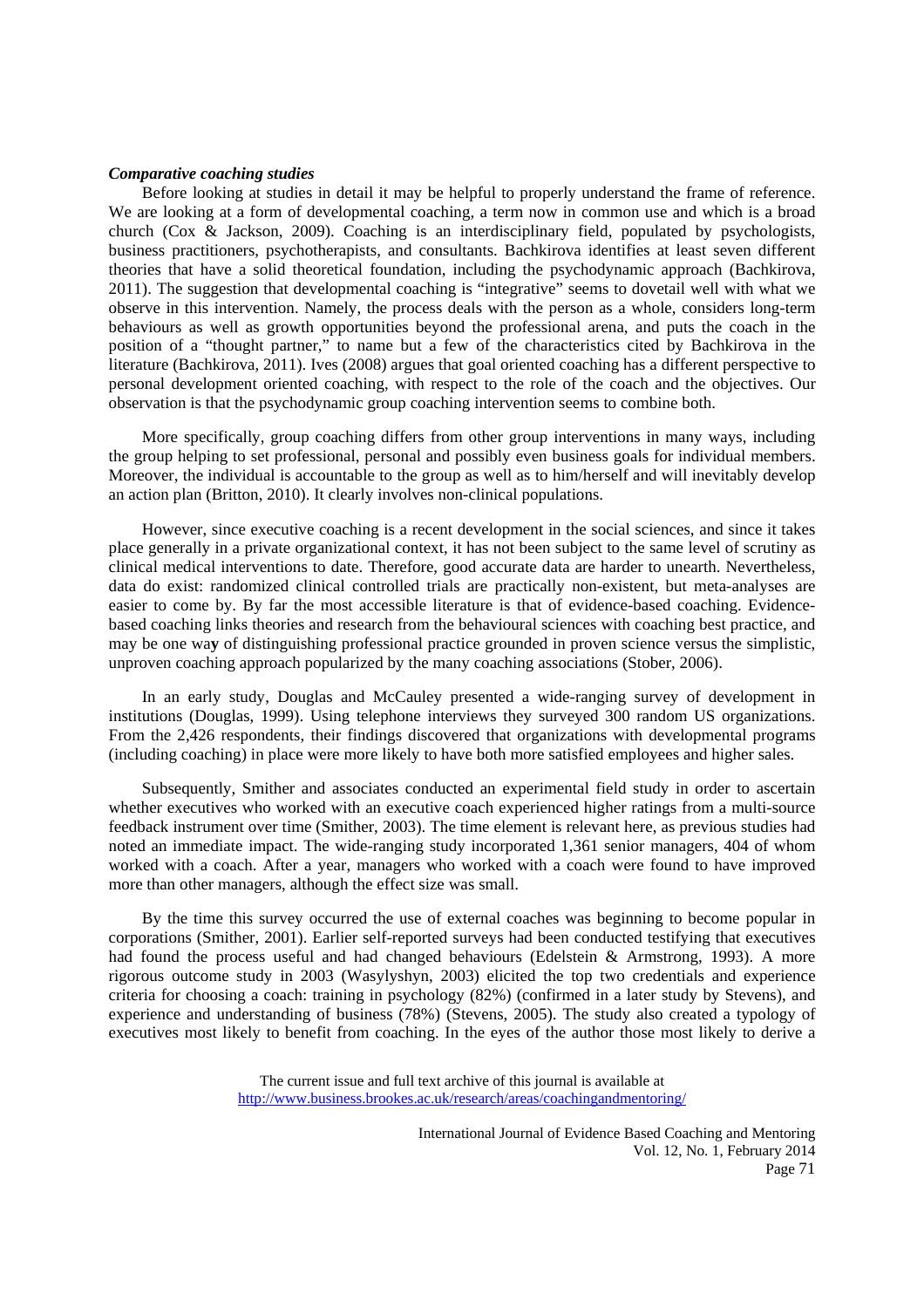favourable outcome are high potential employees with no performance issues, who are at the same time interested in their development. Fegetter (2007) tested this hypothesis with high performance employees at the UK Ministry of Defence and found that not only does coaching impact positively on those with commitment to exhibiting and demonstrating leadership behaviours but also that these improved behaviours spread through the managers' departments. Moreover, there was a supposition that benefits exceeded costs and therefore there existed a positive return on investment. This positive return had an antecedent hypothesized in the earlier work by Dagley (2006). A similar survey of 426 coaches from psychologist/non-psychologist backgrounds concluded important differences in coach competencies but not necessarily related to outcome or benefits of the coaching (Bono, 2009).

 In order to test the efficacy of coaching on one specific behaviour, one exploratory study examined 20 coaching clients to test behavioural change around effectiveness in company meetings (Perkins, 2009). Findings demonstrated coaches displaying "significant behavioural changes." Another earlier exploratory study had also looked at the effect on a specific behaviour, in this case managerial flexibility (Jones *et al.*, 2006). This study also found positive benefits although these were limited only to the duration of the executive coaching itself.

 In 2007 the first randomized controlled study of coaching outcomes appeared (Grant *et al.*, 2009). Participants received a leadership workshop, 360-degree feedback, and four coaching sessions over ten weeks. The methodology was biased towards cognitive behavioural approaches. Compared with controls, coaching enhanced goal attainment, increased reliance, and reduced stress, there were many positive qualitative findings, including that short-term coaching can be effective and that evidence-based executive coaching can be valuable as an applied positive psychology that facilitates people dealing with uncertainty and change.

 From the coachees' perspective, two empirical processes form a lynchpin to understanding why the intervention we are investigating may be broadly successful. In one of these studies, Franklin examined and built on earlier research in trying to evaluate a range of potential client change factors as they relate to successful change. One outcome of the study is that three key potentiating factors for change in an individual are: 1) acknowledgement of a desire to change something 2) a sufficient understanding of the process or mechanism of the proposed change and 3) access to a trained professional who can facilitate the change or an ability to get it done themselves.<sup>4</sup> (Franklin, 2005)

 A recent field study involving 73 managers and 24 coaches empirically investigated links between the coach–coachee relationship and the success of coaching in organizational settings showing positive outcomes on a number of measures (Baron, 2009). Also relevant to this study was a comparative study of psychodynamic and non-psychodynamic approaches to executive coaching (Roberts, 2006). The qualitative research showed that differences in outcome between psychodynamic and other orientations to coaching were limited, thus correlating with our earlier findings between various psychotherapy practices. Two recent randomized control studies of coaching in an academic setting suggest positive outcomes. Franklin and Doran (2009) observed positive effects in a range of measures. Franklin and Franklin in a follow up study (2012) provided further evidence of academic improvement, measuring performance 12- 18 months after coaching completion.

<sup>&</sup>lt;sup>4</sup> We have observed all three of these factors to be broadly present in the kind of interventions we are involved in, in particular the last, since different group members serve to support the change process.

The current issue and full text archive of this journal is available at http://www.business.brookes.ac.uk/research/areas/coachingandmentoring/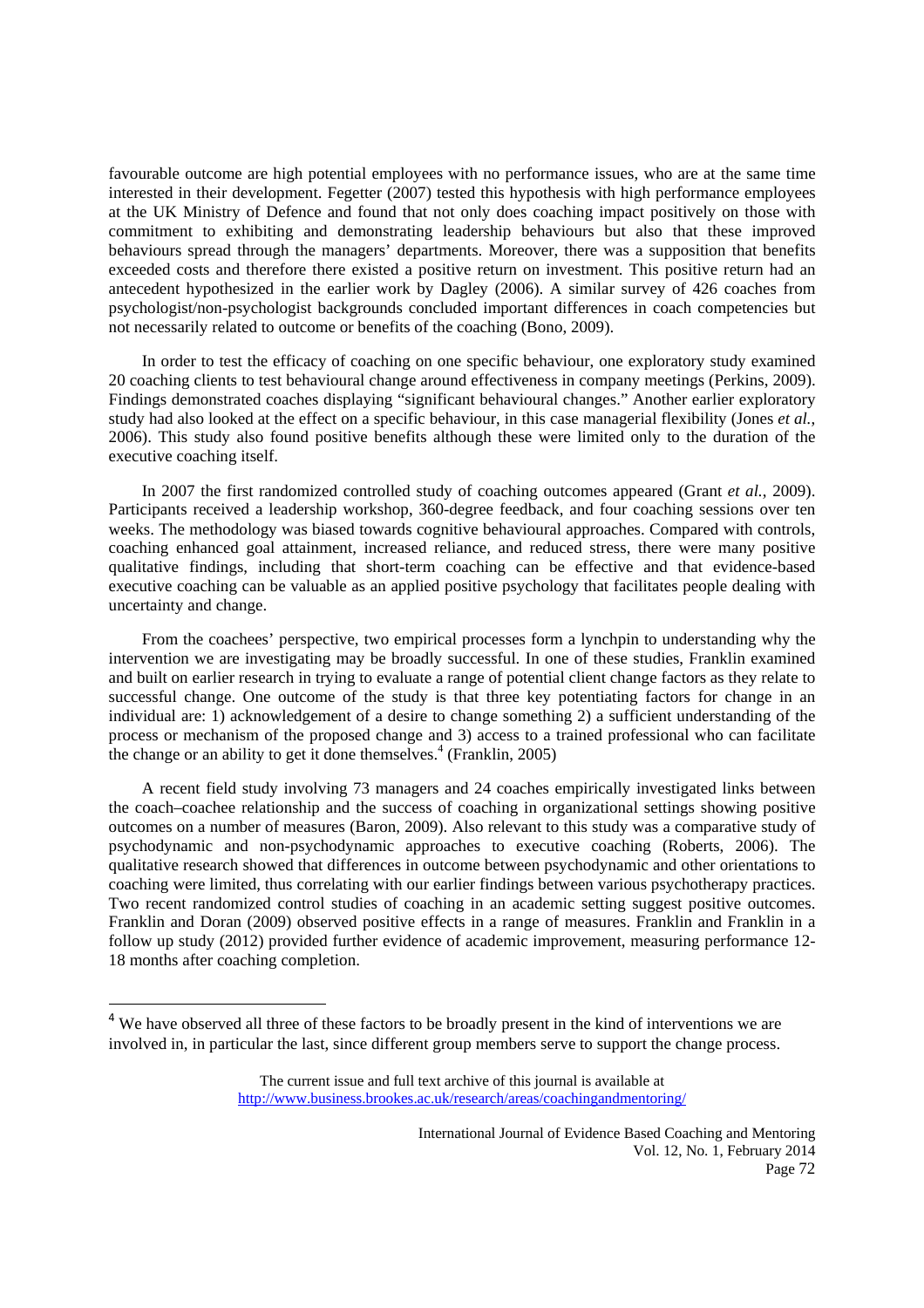An integrative review of the practice and research of executive coaching in 2005 had attempted to develop a conceptual framework for the practice while at the same time admitting that there was still limited empirical evidence as to its impact (Joo, 2005). Styrhe observed the lack of both agreement on a unified comprehensive theoretical framework for coaching and also of studies of how coaching works in practice (Styrhe, 2008). Finally, in 2010, Ely summarized an integrated framework of coaching evaluation based on 49 studies ranging from cases, interviews, self-reported data and surveys, which made recommendations for a more even approach to understanding coaching outcomes (Ely *et al.*, 2010).

## *Comment*

 Coaching interventions seem to be so broadly positive in outcome it is no wonder that organizations have alighted on them in recent years. There is little negative data but that may reflect the relative paucity of proper comparative trials and evidence-based studies. While it seems that coaching works, it is unclear at this point which type of coaching intervention is more effective than any other. As Grant said, more studies are required to assess impact at individual and organizational levels (Grant, 2006). The intervention we are studying sits on that continuum and future research requires an impact study to properly assess its efficacy.

## **Conclusions and implications for future research**

 We have looked at the various components of psychodynamic group coaching and individually they seem to work. One might hypothesize that if the coaching intervention provides similar mechanisms for change, simply to sit with a coach and discuss a known challenge might be enough to set the client on the path to change. Wampold (2001) concludes from an extensive psychotherapy review:

*"Specific ingredients account for less than 1% of the variance of outcomes. Decades of research have failed to find a scintilla of evidence that any specific ingredient is necessary for therapeutic change.*" (p.204)

 The most widely accepted rationale is that the therapeutic (or working) alliance provides the basis of change, namely the therapeutic bond, the expectancy the patient has of a positive effect, and the shared goals of the patient (Garske, 2000). Its analogue in executive coaching may reflect similar efficacy, except the working alliance would need to be examined and reworked. In executive coaching, contracting—the process through which the coach and coachee agree terms of engagement, process, and acceptable outcomes—is the most useful analogy.

 Group work, both with clinical populations and executives, is demonstrated to be empirically effective and especially when combined with one-to-one work. T-Groups had a greatly beneficial utility in executive development. When these factors are combined into one intervention, a psychodynamic group coaching intervention with one-to-one follow up, we notice a high degree of appreciation with the process at its conclusion. One could conjecture that at the intersection of short-term dynamic therapy, group therapy, and coaching lies the possibility of positively changed behaviour and improved performance.

 As can be seen in the appendix, in this psychodynamic group-coaching intervention, most participants report great satisfaction with the process from a number of perspectives. In addition, we discovered anecdotal follow-ups by coaches testify to the fact that many participants have made significant changes. It is not yet clear whether these changes are long lasting, or whether this intervention

> The current issue and full text archive of this journal is available at http://www.business.brookes.ac.uk/research/areas/coachingandmentoring/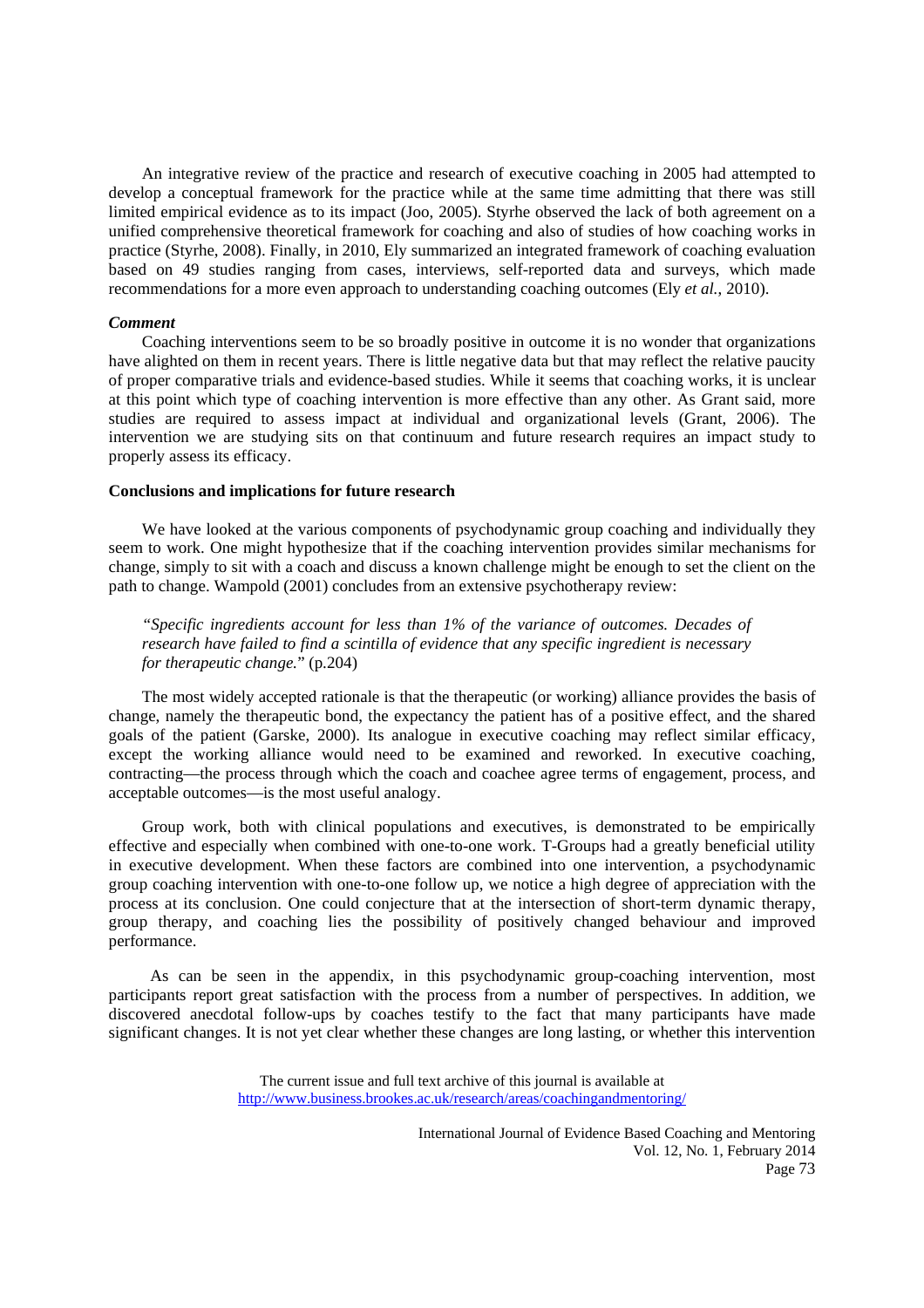is more readily acceptable in different cultures. To get more data about these matters, longitudinal studies are needed. It will also be of interest to examine the efficacy of other group interventions using control groups. Such studies will be difficult, but they may be well worth the effort to help further leadership coaching as a profession.

# **References**

- Anderson, C., & Slocum, J. (1973). Personality traits and their impact on T-group training success. *Training and Development Journal, 27*(12), 18-25.
- Ann, C., & Carr, A.N. (2011). Inside out leadership development: coaching and storytelling potential. *Journal of Management Development*, 30(3), 297-310
- Allcorn, S. (2006). Psychoanalytically informed executive coaching. In D. Stober & A.M. Grant (Eds.), *Evidence based coaching handbook* (pp 129-152). New York: Wiley
- Bachkirova, T. (2011). *Developmental coaching: Working with the self*. McGraw-Hill International (UK) Ltd.
- Baron, L., & Morin, L. (2009). The coach-coachee relationship in executive coaching. *Human Resource Development Quarterly, 20*(1), 85-106.
- Baum, H.S. (1987). *The invisible bureaucracy: The unconscious in organizational problem solving.* New York: Oxford University Press.
- Bono, J. E., Purvanova, R. K., Towler, A. J., & Peterson, D. B. (2009). A survey of executive coaching practices. *Personnel Psychology, 62*(2), 361-404.
- Bortolotti, B. (2008). Psychological interventions for major depression in primary care: A meta-analytic review of randomized controlled trials. *General Hospital Psychiatry, 30*(4), 293-302.
- Britton, J. (2010). *Effective group coaching: Tried and tested tools and resources for optimum group coaching results.* Ontario, Canada. John Wiley and Sons
- Campbell, J., & Dunnette, P. (1968). Effectiveness of T group experiences in managerial training and development. *Psychological Bulletin, 70*, 73-104.
- Christoph-Crits, P. (1993). The efficacy of brief dynamic psychotherapy: A meta-analysis. *American Journal of Psychiatry, 149*(2), 151-8.
- Cooper, C. (1971). T-group training and self-actualization. *Psychological Reports, 28*(2), 391-4.
- Cohen, J. (1992). A power primer. *Psychological Bulletin,112*(1),155-9.
- Cox, E., & Jackson, P. (2009). Developmental coaching. In E. Cox, T. Bachkirova & D. Clutterbuck (eds.). *The complete handbook of coaching* (pp. 217-230)*.* London, United Kingdom: Sage Publications.
- Culbert, S., Clark, J., & Bobele, H. (1968). Measures of change toward self-actualisation in two sensitivity training groups. *Journal of Counselling Psychology, 15*(1), 53-7.
- Czander, W.M. (1993). *The psychodynamics of work and organizations: Theory and application.* New York: Guildford.

The current issue and full text archive of this journal is available at http://www.business.brookes.ac.uk/research/areas/coachingandmentoring/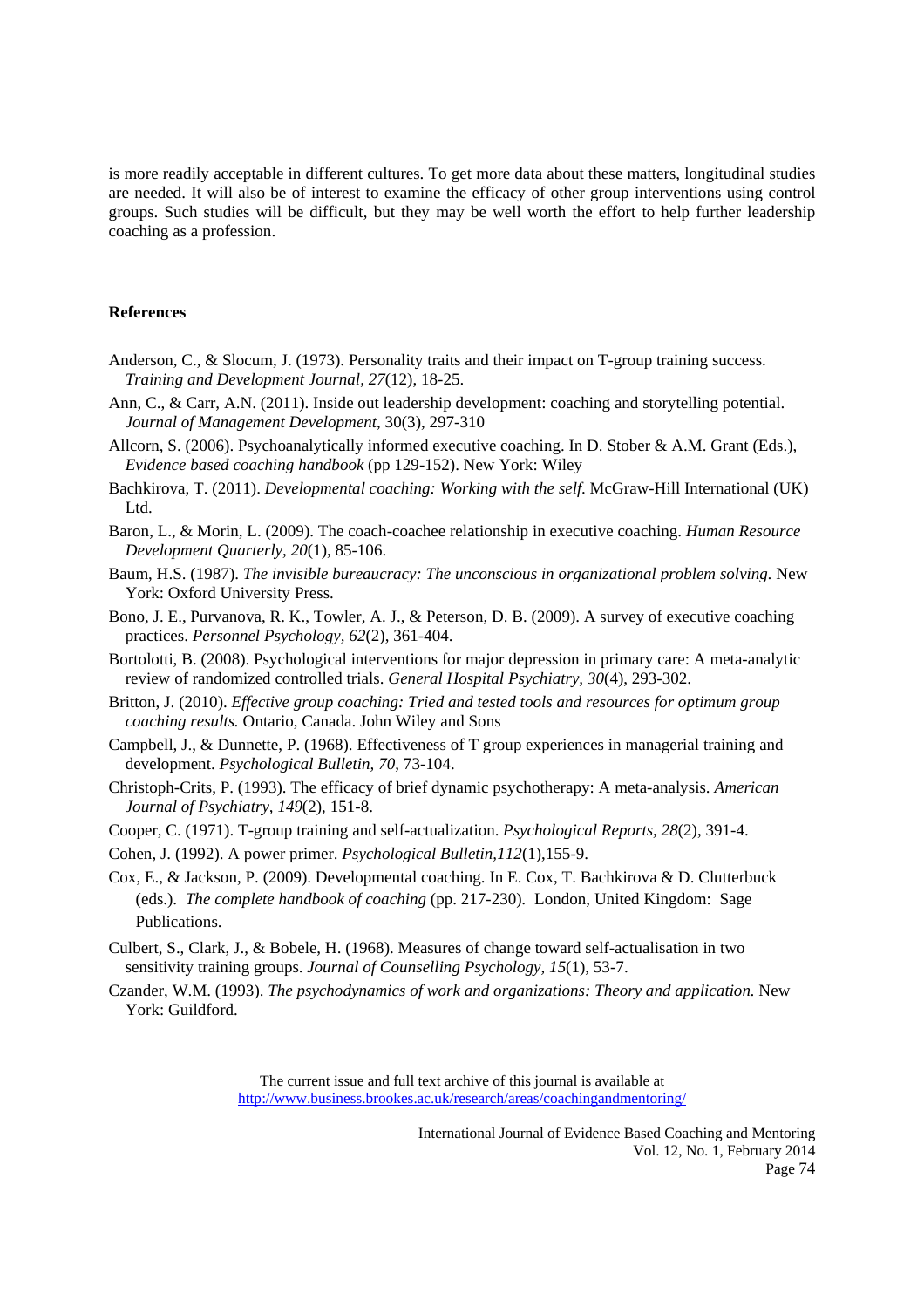- Dagley, G. (2006). Human resources professionals' perceptions of executive coaching: Efficacy, benefits and return on investment. *International Coaching Psychology Review, 1*(2), 34-44.
- Davanloo, H. (1978). *Basic principles and techniques in short-term dynamic psychotherapy* (1st ed.). New York: Spectrum Publications.
- Davanloo, H. (1995). Intensive short-term psychotherapy with highly resistant patients. *Unlocking the unconscious: Selected papers of Habib Davanloo* (pp. 1-27). New York: Wiley.
- Douglas, C. A., & McCauley, C. D. (1999). Formal developmental relationships: A survey of organizational practices. *Human Resource Development Quarterly, 10*(3), 203-20.
- Edelstein, B. C., & Armstrong, D. J. (1993). A model for executive development. *Human Resource Planning, 16*(4), 51-64.
- Ely, K., Boyce, L.A., Nelson, J.K., Zaccaro, S.J., Hernez-Broome, G. & Whyman, W. (2010). Evaluative leadership coaching: A review and integrated framework. *The Leadership Quarterly.* 21, 585-599.
- Eysenck, H. (1952). The effects of psychotherapy: An evaluation. *Journal of Consulting Psychology. 16*, 319-24.
- Feggetter, A. J. W. (2007). A preliminary evaluation of executive coaching: Does executive coaching work for candidates on a high potential development scheme. *International Coaching Psychology Review, 2*(2), 129-42.
- Fettes, P. A., & Peters, J. M. (1992). A meta-analysis of group treatments for bulimia nervosa. *International Journal of Eating Disorders, 11*(2), 97-110.
- Florent-Treacy, E. (2009). Behind the scenes in the identity laboratory: Participants narratives of identity transition through group coaching in a leadership development program. *International Coaching Psychology Review, 4 (1), 71-86.*
- *Franklin, J.* (2005) Change readiness in coaching: Potentiating client change in Cavanagh, M., Grant, A.M., Kemp, T. *Evidence Based Coaching: Theory Research and Practice from the Behavioural Sciences* Volume 1. Australian Academic Press. Brisbane, Australia.
- Franklin, J., & Doran, J. (2009) Does all coaching enhance objective performance independently evaluated by blind assessors? The importance of the coaching model and content. *The International Psychology Review,* 4 (2) 128-144
- Franklin, J., & Franklin, A. (2012). The long-term independently assessed results of coaching: A randomized control study. *The International Coaching Psychology Review*. 7 (1) 33-38
- Garske, M., & Davis, M. (2000). Relation of the therapeutic alliance with outcome and other variables: A meta-analytic review. *Journal of Consulting Clinical Psychology, 68*, 438-50.
- Glueck, W.F. (1968) Reflections on a T-Group experience. *The Personnel Journal,* 10.
- Grant, A.M., Curtayne, L., Burtin, G., (2009). Executive coaching enhances goal attainment, resilience and workplace well-being: A randomized control study. *Journal of Positive Psychology*. 4 (5) 396- 407.
- Grant, A.M., Cavanagh, M., Kemp, T. (Ed) (2005) *Evidence Based Coaching Volume 1. Theory Research and Practice from the Behavioural Sciences.*
- Highhouse, S. (2002). A history of the T-group and its early applications in management development. *Group Dynamics: Theory, Research, and Practice, 6*(4), 277-90.
- House, R. J. (1967). T-group education and leadership effectiveness: A review of the empiric literature and a critical evaluation. *Personnel Psychology, 20*(1), 1-32.

The current issue and full text archive of this journal is available at http://www.business.brookes.ac.uk/research/areas/coachingandmentoring/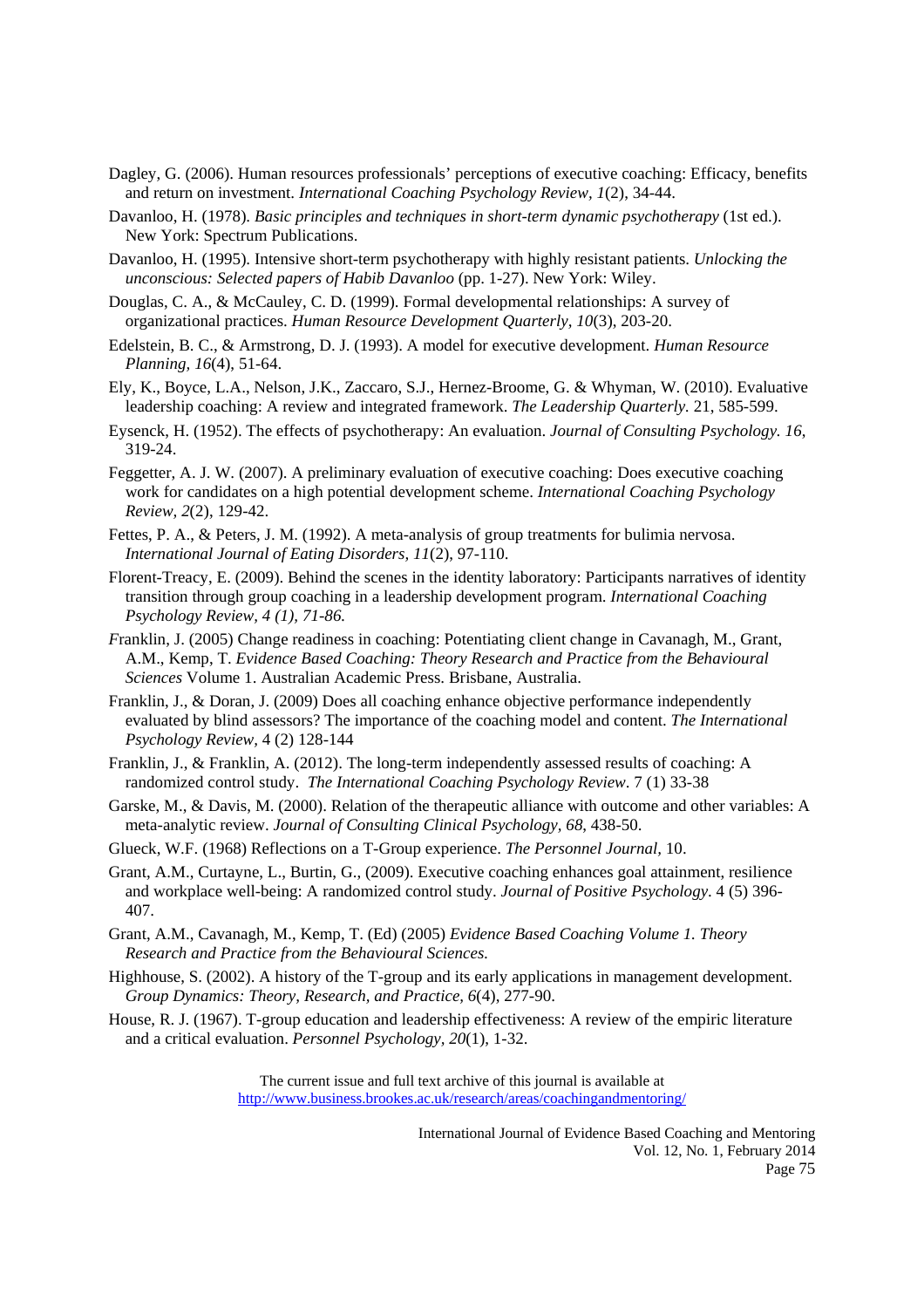- Ives, Y. (2008) What is "coaching"? : An exploration of conflicting paradigms. *International Journal of Evidence Based Coaching and Mentoring*. 6 (2), 100-113.
- Jones, R. A., Rafferty, A. E., & Griffin, M. A. (2006). The executive coaching trend: Towards more flexible executives. *Leadership & Organization Development Journal, 27*(7), 584-96.
- Joo, B. K. (2005). Executive coaching: A conceptual framework from an integrative review of practice and research. *Human Resource Development Review, 4*(4), 462-88.
- Joyce, A. S. *et al.* (2006). Psychotherapy research at the start of the 21st century: The persistence of art versus science controversy. *Canadian Journal of Psychiatry, 51*(13), 797.
- Kets de Vries, M.F.R. (Ed.) (1984). *The irrational executive: Psychoanalytic explorations in management.* Madison, CT: International Universities Press.
- Kets de Vries, M. F. R. (2005). Leadership group coaching in action: The Zen of creating high performance teams. *Academy of Management Executive, 19*(5), 61-77.
- Kets de Vries, M.F.R. (2005) The Global Executive Life Inventory: Development and psychometric properties of a 360-degree feedback instrument. *The International Journal of Human Resource Management*, 15 (3): 475-492.
- Kets de Vries, M.F.R. (2011). *The Hedgehog Effect. The Secrets of Building High Performance Teams.*  San Francisco. John Wiley, 137-142.
- Kilburg, R. R. (2000). *Executive coaching: Developing managerial wisdom in a world of chaos* (1st ed.). Washington, DC: American Psychological Association.
- Laske, O.E. (2007). Contributions of evidence based developmental coaching to coaching psychology and practice. *International Coaching Psychology Review*, 2(2), 202-212
- Leichensenring, F. (2002). The effectiveness of psychodynamic therapy: A review using criteria of evidence based medicine. *Psychosomatic Medicine and Psychotherapy, 48*(2), 139-62.
- Leichensenring, F., & Leiibing, E. (2003). The effectiveness of psychodynamic therapy and cognitive behaviour therapy in the treatment of personality disorders. *American Journal of Psychiatry, 160*(7), 1223-32.
- Lewin, K. (1951). *Field theory in social science*. New York: Harper and Row.
- Lewis, A. J., Dennerstein, M., & Gibbs, P. M. (2008). *Short-term* psychodynamic psychotherapy: Review of recent process and outcome studies. *Australian and New Zealand Journal of Psychiatry, 42*(6), 445-55.
- Levinson, H. (1972). *Organisational Diagnosis*. Cambridge, MA: Harvard University Press
- Lipsey, M. W., & Wilson, D. B. (2001). *Practical meta-analysis*. London UK: Sage Publications.
- Luborsky, L. *et al.* (2003). Are some psychotherapies much more effective than others? *Journal of Applied Psychoanalytic Studies, 5*(4), 455-60.
- Naaman, S., Radwan, K., Fergusson, D., & Johnson, S. (2009). Status of psychological trials in breast cancer patients: A report of three meta-analyses. *Psychiatry: Interpersonal & Biological Processes, 72*(1), 50-69.
- Parkin, M. (2010) *Tales for coaching: Using metaphors with individuals and small groups*. Kogan Page, London.
- Payne, K. T., & Marcus, D. K. (2008). The efficacy of group psychotherapy for older adult clients: A meta-analysis. *Group Dynamics: Theory, Research, and Practice, 12*(4), 268-78.

The current issue and full text archive of this journal is available at http://www.business.brookes.ac.uk/research/areas/coachingandmentoring/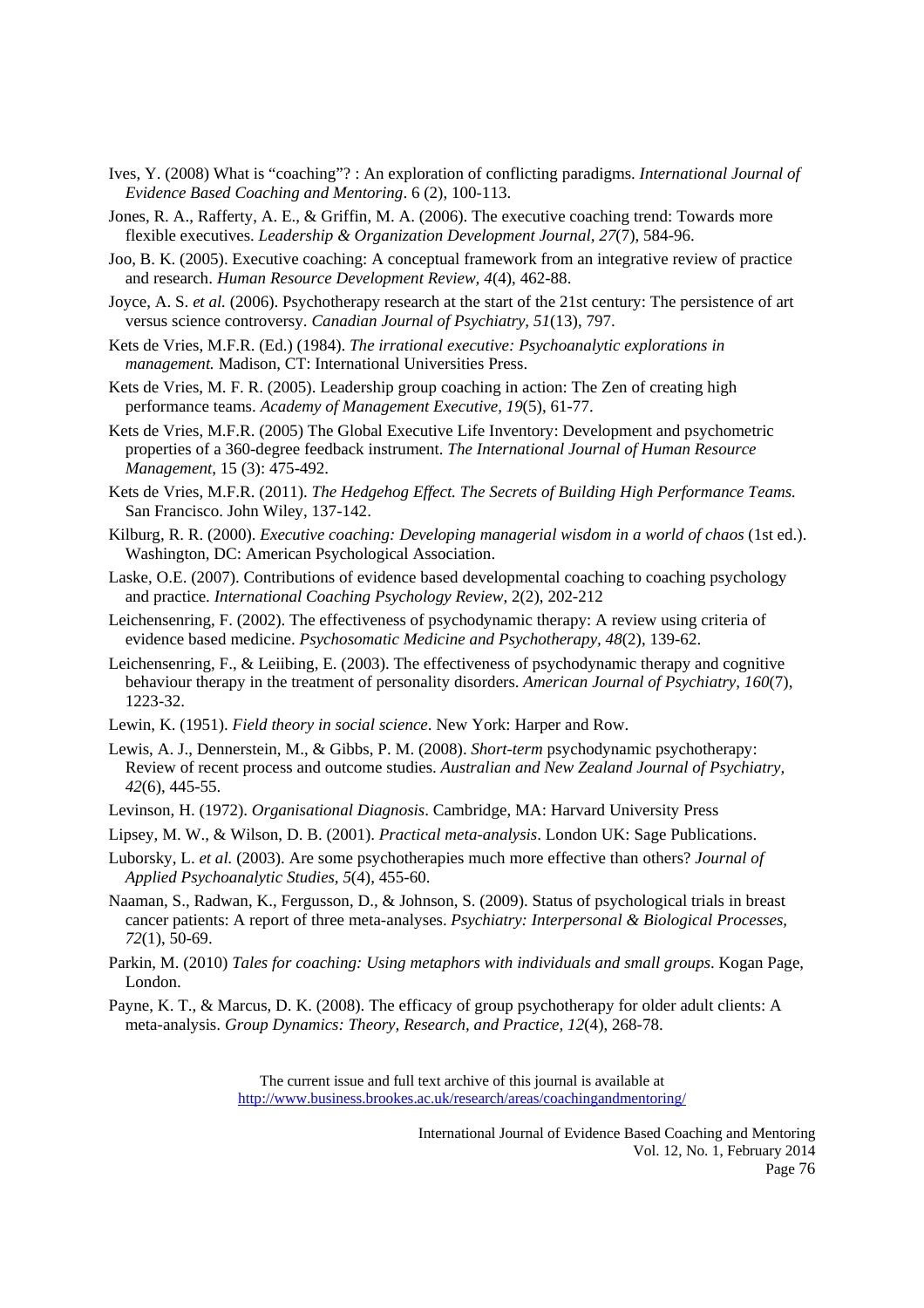- Perkins, R. D. (2009). How executive coaching can change leader behaviour and improve meeting effectiveness: An exploratory study. *Consulting Psychology Journal: Practice and Research, 61*(4), 298-318.
- Roberts, V. Z., & Jarrett, M. (2006). What is the difference and what makes the difference? A comparative study of psychodynamic and non-psychodynamic approaches to executive coaching. In H. Brunning (Ed.), *Executive coaching: Systems-psychodynamic perspective* (pp. 3-39). London, England: Karnac Books.
- Robinson, L., J. (1990). Psychotherapy for the treatment of depression: A comprehensive review of controlled outcome research. *Psychological Bulletin, 108*, 30-49.
- Rosenzweig, S. (1936). Some implicit common factors in diverse methods of psychotherapy. *American Journal of Orthopsychiatry, 6*, 412-15.
- Silverman, D. K. (2005). What works in psychotherapy and how do we know?: What evidence-based practice has to offer. *Psychoanalytic Psychology, 22*, 306-12.
- Smith, M. L., & Glass, G. V. (1977). Meta-analysis of psychotherapy outcome studies. *American Psychology, 32*, 752-60.
- Smither, J. W., London, M., Flautt, R., Vargas, Y., & Kucine, I. (2003). Can working with an executive coach improve multisource feedback ratings over time? A quasi-experimental field study. *Personnel Psychology, 56*(1), 23-44.
- Smither, J. W., & Reilly, S. P. (2001). Coaching in organisations: A social psychological perspective. *How people evaluate others in organisations*. New Jersey: Mahwah.
- Staines, G., & Cleland, C. (2007). Bias in meta-analytic estimates of the absolute efficacy of psychotherapy. *Review of General Psychology, 11*(4), 329.
- Stead, L. F., & Lancaster, T. (2005). Group behaviour therapy programmes for smoking cessation. *Cochrane Database, 2.*
- Stevens, J. H. (2005). Executive coaching from the executive's perspective. *Consulting Psychology Journal: Practice and Research, 57*(4), 274-85.
- Stober, D. R., & Grant, A. M. (Eds.). (2006). *Evidence based coaching handbook: Putting best practices to work for your client* (1st ed.). Hoboken, NJ: John Wiley and Sons.
- Styrhe, A. (2008). Coaching as second-order observations: Learning from site managers in the construction industry. *Leadership & Organization Development Journal, 29*(3), 275-90.
- Svartberg, M., & Stiles, T. C. (1991). Comparative effects of short-term psychodynamic psychotherapy: A meta analysis. *Journal of Consulting Clinical Psychology, 59*, 704-14.
- Thornton, C. (2010). *Group and team coaching: The essential guide*. New York, USA: Routledge.
- Tillitski, C. J. (1990). A meta-analysis of estimated effect sizes for group versus individual versus control treatments. *International Journal of Group Psychotherapy, 40*(2), 215-24.
- Turner, E. (2010) Coaches views on the unconscious dynamics to executive coaching. *Coaching: An International Journal of Theory Research and Practice.* 3(1), 12-29.
- Vaillant, L. (1994). The next step in short-term dynamic psychotherapy: A clarification of objectives and techniques in an anxiety-provoking model. *Psychotherapy, 31*(4), 642-54.
- Wampold, B. E. (1997). A meta analysis of outcome studies comparing bona fide psychotherapies: Empirically "all must have prizes." *Psychological Bulletin, 122*, 203-15.

The current issue and full text archive of this journal is available at http://www.business.brookes.ac.uk/research/areas/coachingandmentoring/